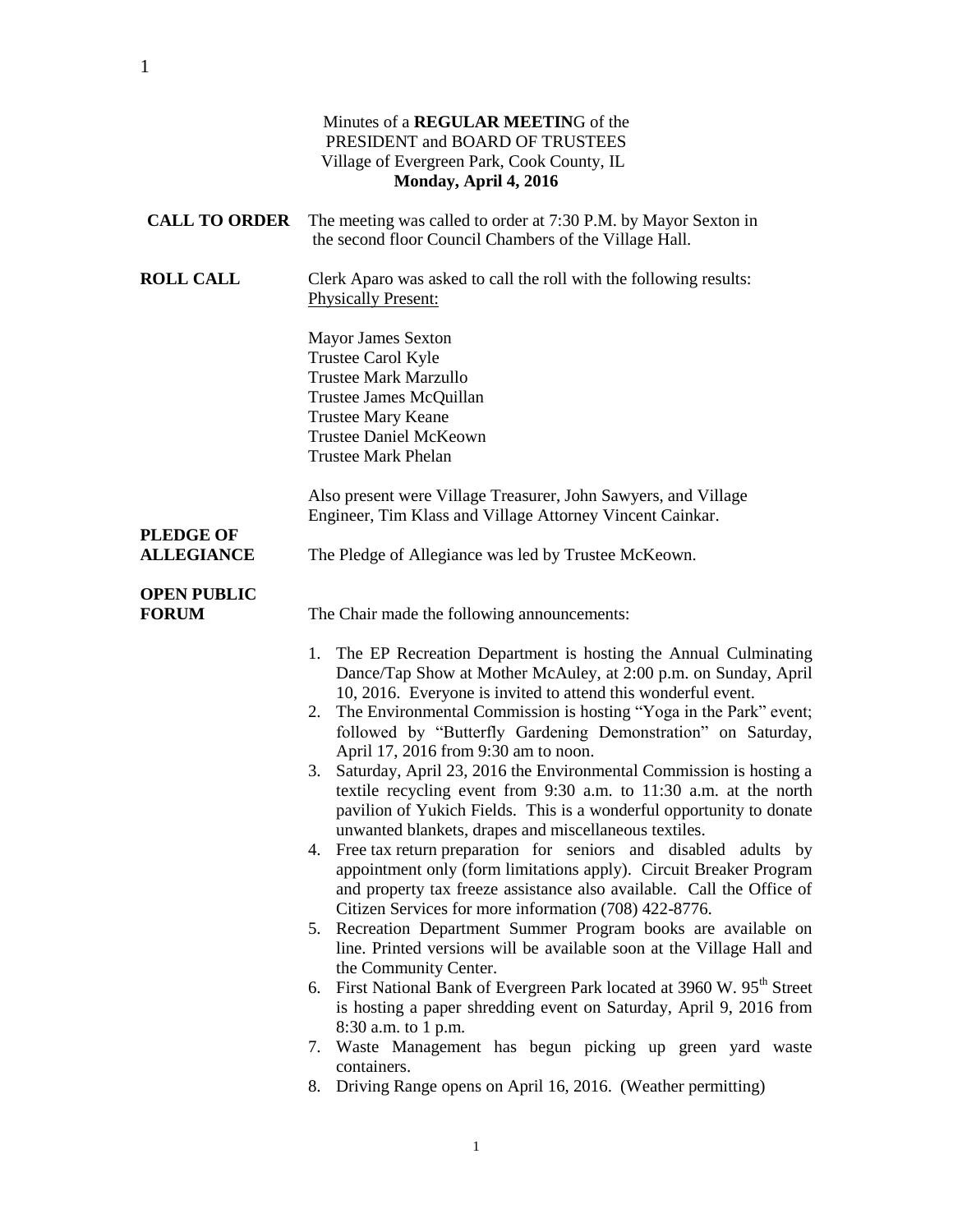- 10. The Farmers' Market will return on Thursday, May 5, 2016 from 7 a.m. to 1 p.m. and will continue each Thursday until October 29th, 2015.
- 11. The Chair expressed his deepest condolences to the family of longtime resident Katy Martz, who turned 105 years old this year. He added he enjoyed many visits with Mrs. Martz and she will be missed.

### **VEHICLE CONTEST WINNERS PRESENTATION**

The Chair introduced Ms. Laura Shallow and Mrs. Sue Palka of the Environmental Commission and member Ms. Maribeth Churak was unable to attend tonight. Ms. Shallow explained a Village wide photo contest was held for your favorite place in Evergreen Park. The winners were voted on at the Village Hall and on line by Evergreen Park residents. The top three (3) were awarded as follows; First Place, Tony Mazrim, "Welcome to the Park," awarded a \$50.00 gift card to Mariano's and a free village vehicle sticker for 2016-2017. Second place was Sue Kerwin; "Sunset over Championship Game" with a \$50.00 gift card to Meijer's and Third Place was Paola Luciano "Reflection" with a \$25.00 gift card to Pete's Market. The Chair thanked the Environmental Commission, Clerk Aparo and everyone for their participation. They were all given a hearty round of applause.

**OPEN PUBLIC AUDIENCE** NONE.

**AGENDA** Motion by Trustee Phelan second by Trustee McKeown to waive the reading of the minutes of the March 21, 2016 Regular Meeting of the President and Board of Trustees and approved as presented was passed by unanimous voice vote and so ordered by the Chair.

# **RESOLUTION**

**NO. 11-2016** Motion by Trustee Marzullo second by Trustee Kyle, to approve **Resolution NO. 11-2015** with expenditures of the General Corporate Fund of \$ 822,149.97 and the Sewer and Water Fund in the amount of  $$ 130,144.16$  and the 95<sup>th</sup> Street TIF Fund,  $$ 923.72$  and the Capital Improvement Fund, \$ 1,200.87 and the Street Bond Fund, \$ 11,250.00 and the Debt Service – General \$ 40,293.75 for a total of \$ 1,005,962.47. Upon roll call, voting YES: Trustees Kyle, Marzullo, McQuillan, Keane, McKeown and Phelan; voting NO: NONE. The motion was passed and so ordered by the Chair.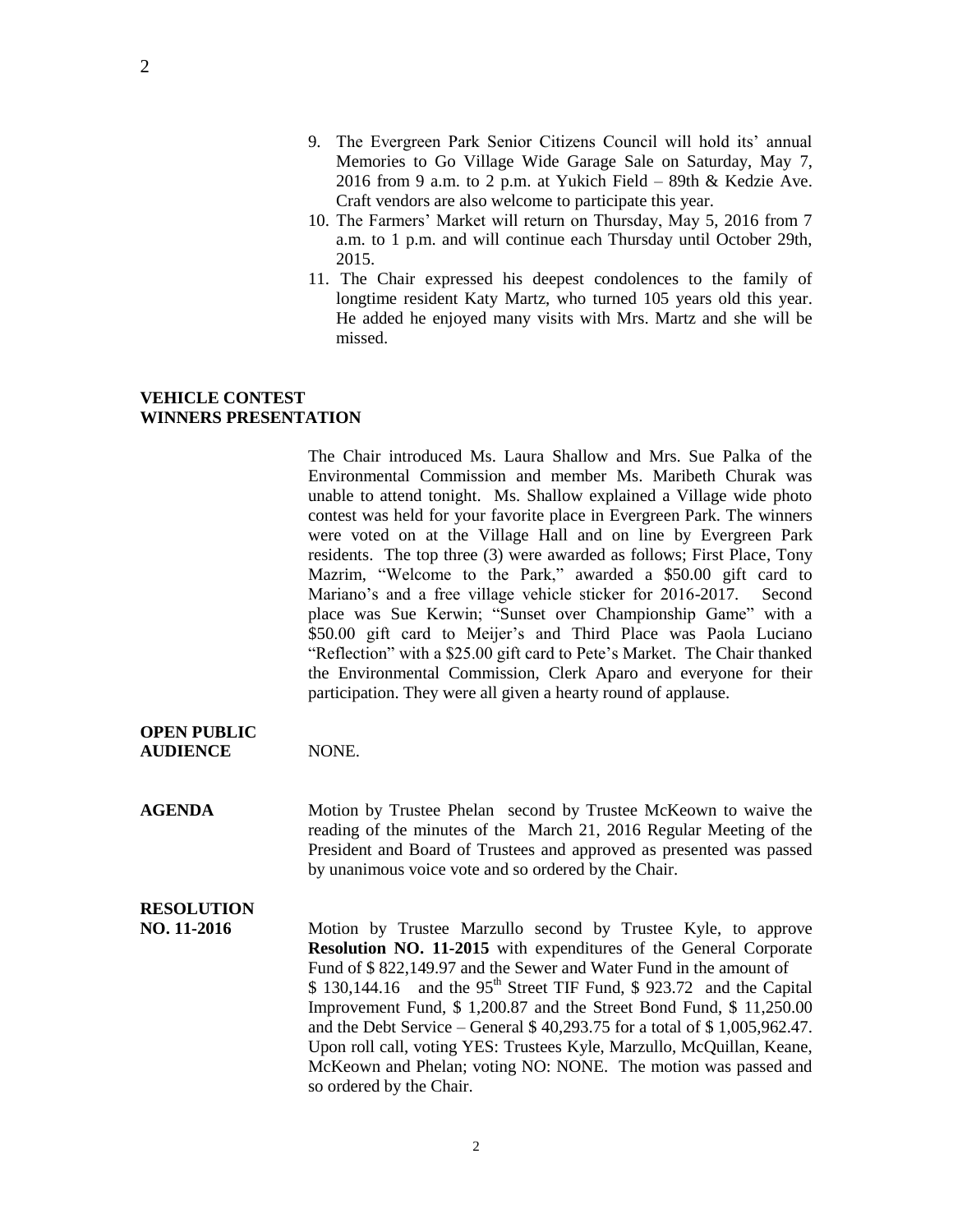# **WATER COLLECTORS**

**REPORT** Motion by Trustee McQuillan second by Trustee Keane to approve the Water Collector's report for March 2016 for information and file in the amount of \$700,296.18. The motion was passed by unanimous voice vote and so ordered by the Chair.

### **VILLAGE COLLECTORS REPORT**

Motion by Trustee McKeown second by Trustee Phelan to approve the Village Collector's report for March 2016 for information and file in the amount of \$ 4,514,052.45. The Chair noted the large number is due to a portion of the property taxes having been collected. The motion was passed by unanimous voice vote and so ordered by the Chair.

#### **BUSINESS LICENSES** NONE.

## **CLASS EE LIQUOR LICENSE**

Motion by Trustee Kyle second by Trustee McQuillan to approve the Class EE Liquor License (Beer and Wine on premise consumption) for **THE CRAZY CRAB** located at 9302/9304 S. Western Avenue in Evergreen Park. Upon roll call, voting YES: Trustees Marzullo, McQuillan, Keane, McKeown, Phelan and Kyle; voting NO: NONE. The motion was passed and so ordered by the Chair.

## **REVISED ORDINANCE**

**NO. 10-2016** Motion by Trustee Marzullo second by Trustee Kyle to approve **(REVISED) ORDINANCE NO. 10-2016, 'AN ORDINANCE AMENDING SECTION 13-128, LICENSE FEE; PENALTY; HALF-YEAR LICENSE; TERM AND SECTION 13-131, HALF-YEAR LICENSES OF CHAPTER 13, MOTOR VEHICLES AND TRAFFIC OF THE EVERGREEN PARK MUNICIPAL CODE BY CHANGING VEHICLE LICENSE PROVISIONS FOR BUSES AND SCHOOL BUSES."** The Chair noted the original ordinance passed at the last Board meeting had a typographical error and the correct half year license date is March 15 of the year.

Upon roll call, voting YES: Trustees McQuillan, Keane, McKeown, Phelan, Kyle and Marzullo; voting NO: NONE. The motion was passed and so ordered by the Chair.

# **RESOLUTION**

**NO. 2-2016** Motion by Trustee McKeown second by Trustee McQuillan to approve **Resolution NO. 2-2016,** *"A RESOLUTION APPROVING THE 47TH ANNUAL INDEPENDENCE DAY PARADE ON FRIDAY, JULY 1, 2016."* Upon roll call, voting YES: Trustees Keane, McKeown, Phelan, Kyle, Marzullo and McQuillan; voting NO: NONE. The motion was passed and so ordered by the Chair.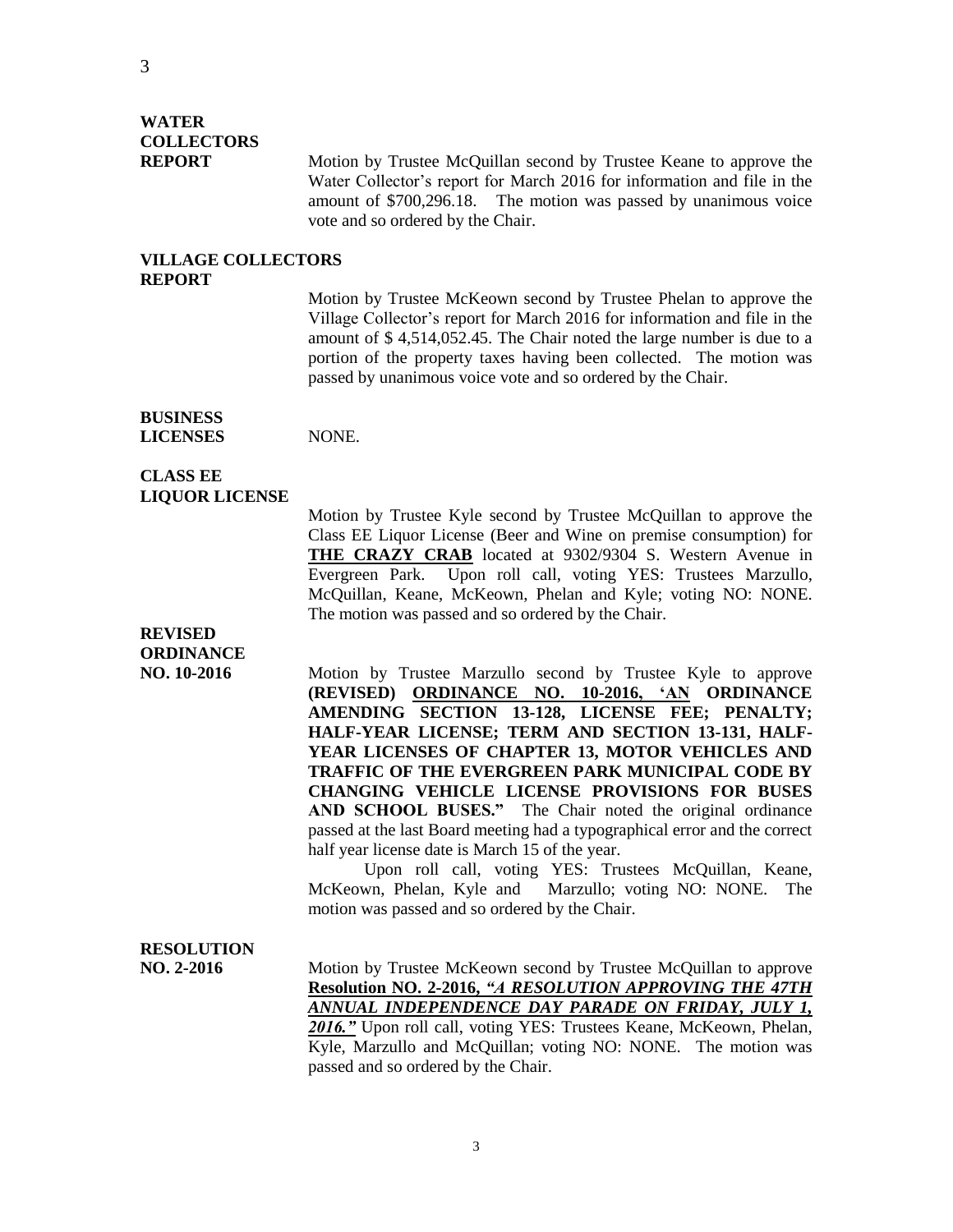### **RESOLUTION**

 **NO. 3-2015** Motion by Trustee Phelan second by Trustee Kyle to approve **Resolution NO. 3-2016** *"A RESOLUTION SUPPORTING THE ABILITY OF MUNICIPALITES TO SHARE LOCAL SALES TAX INFORMATION WITH OUTSIDE PROFESSIONALS."* Upon roll call, voting YES: Trustees McKeown, Phelan, Kyle, Marzullo, McQuillan and Keane; voting NO: NONE. The motion was passed and so ordered by the Chair.

## **RESOLUTION**

**NO. 4-2016** Motion by Trustee McQuillan second by Trustee Marzullo to approve **Resolution NO. 4-2016** *"A RESOLUTION ENDORSING THE METROPOLITAN MAYORS CAUCUS' GREENEST REGION COMPACT 2."* Upon roll call, voting YES: Trustees Phelan, Kyle, Marzullo, McQuillan, Keane and McKeown; voting NO: NONE. The motion was passed and so ordered by the Chair.

# **EPPD VACANCY/**

**HIRE REQUEST** Motion by Trustee Phelan second by Trustee McQuillan to approve the Police Chief's request to declare (2) two vacancies due to resignations in the Police Department and to hire (2) two patrol officers from the July 18, 2014 Probationary Patrol Officer Eligibility list. Upon roll call, voting YES: Trustees Kyle, Marzullo, McQuillan, Keane, McKeown and Phelan; voting NO: NONE. The motion was passed and so ordered by the Chair.

## **EP GIRLS SOFTBALL**

**PARADE** Motion by Trustee Kyle second by Trustee Keane to approve the request for the annual Girls' Softball Parade to be held on Saturday, April 16, 2016 at 8:30 a.m. Upon roll call, voting YES: Trustees Marzullo, McQuillan, Keane, McKeown, Phelan and Kyle; voting NO: NONE. The motion was passed and so ordered by the Chair.

**ENGINEER'S REPORT** Mr. Klass had no report.

# **ATTORNEY'S**

**REPORT** Mr. Cainkar had no report.

### **DEPT HEADS**

Recreation Director, Dennis Duffy, reported over 200 children participated in the recent indoor soccer games. Girls Lacrosse begins in one week on Wednesdays and Fridays.

**BIDS** Motion by Trustee Phelan second by Trustee Kyle to approve PW Director's Lorenz request for emergency repair of sewers located at  $95<sup>th</sup>$ & Homan (near Deals) and allow Insituform to line the sewer at a cost of \$23,810.00. Upon roll call, voting YES: Trustees McQuillan, Keane, McKeown, Phelan, Kyle and Marzullo; voting NO: NONE. The motion was passed and so ordered by the Chair.